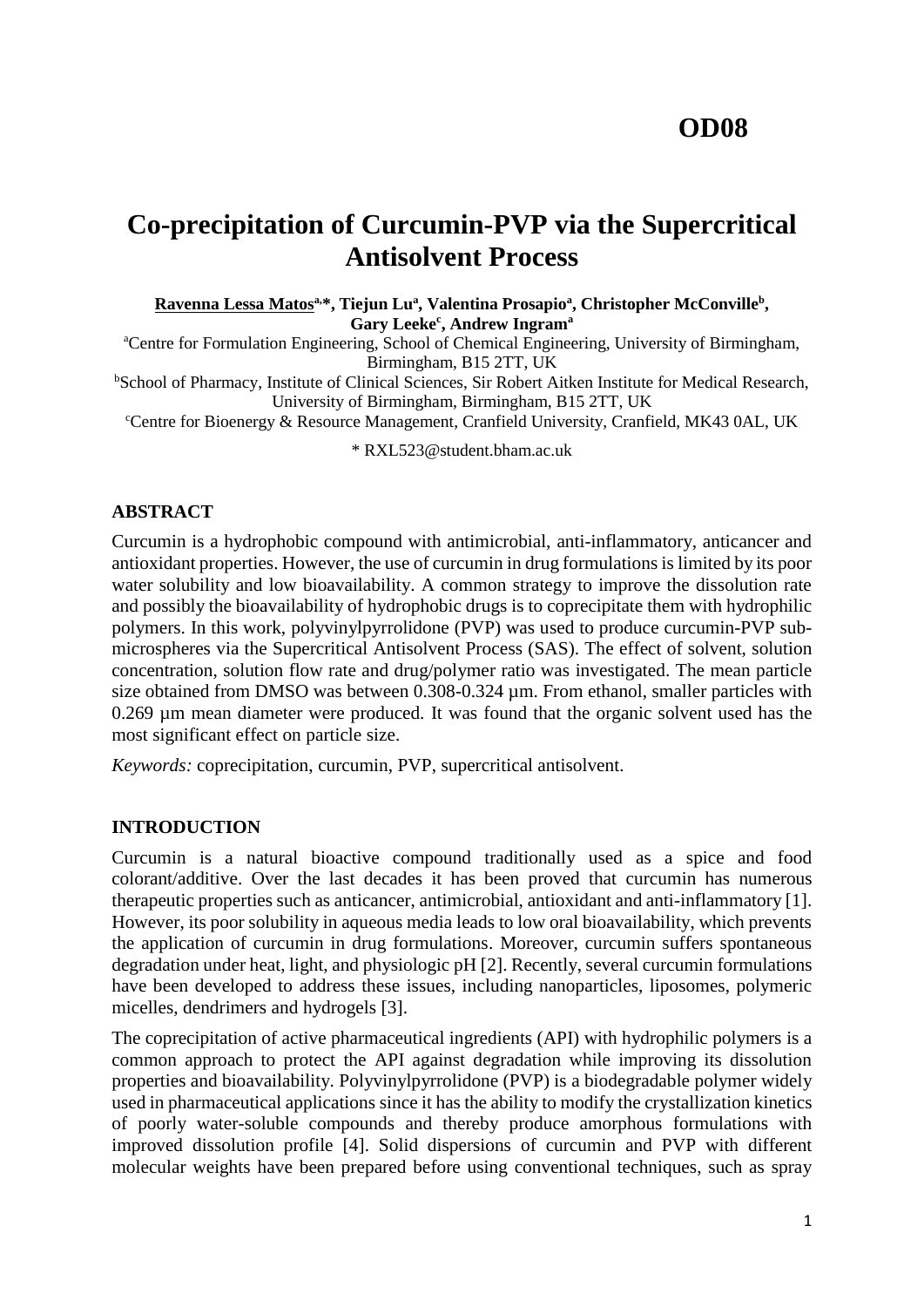drying [5] and solvent evaporation [6]. PVP has also been used as a stabilizer for curcumin nanoparticles produced via antisolvent methods followed by freeze drying [7–9]. These methods have some disadvantages such as the use of high temperature, which inhibits the processing of thermo-sensitive compounds and the requirement of an extra processing step to remove residual solvent from the formulation. Moreover, formulations with low loading efficiency and wide particle size distribution are usually produced.

Supercritical fluid-based micronization is advantageous over conventional techniques since the control of particle size can be achieved via the manipulation of the operational conditions and solvent-free formulations are obtained. Additionally, mild conditions of pressure and temperature can be used. Carbon dioxide is usually selected in supercritical fluid-based micronization processes since it is inexpensive, non-flammable, non-toxic and it has a relatively low critical pressure (73.9 bar) and critical temperature (31.1°C). Depending on the role played by the supercritical carbon dioxide (sc-CO2), it can act as solvent, co-solvent or antisolvent in relation to the solute. In a typical Supercritical Antisolvent (SAS) process, the solute is dissolved in an organic solvent and then sprayed into the precipitator through which  $\text{sc-CO}_2$  runs continuously. The instantaneous diffusion of  $\text{sc-CO}_2$  into the liquid solution promotes its supersaturation and the precipitation of the solute. The separation of solvent, antisolvent and solid is then obtained by simple depressurization.

In this work curcumin-PVP solid dispersions were produced via SAS using DMSO and ethanol as solvents. The effects of solution concentration, solution flow rate and drug/polymer ratio were studied.

# **MATERIALS AND METHODS**

# **Materials**

Curcumin (CUR, purity  $> 90\%$ ) and Polyvinylpyrrolidone (PVP, Mw = 10 kg/mol) were purchased from Cayman Chemical and Sigma Aldrich, UK respectively. Dimethyl sulfoxide (DMSO, purity  $> 99\%$ ) was purchased from Fisher Chemical, UK, ethanol (purity = 99.97%) was purchased from VWR Chemicals and carbon dioxide (purity  $\geq$  99.8%) from BOC, UK. The products were used as-received from the suppliers.

# **SAS equipment and experimental procedure**

A diagram of the SAS process can be seen in **[Figure 1](#page-2-0)**. Initially, the precipitator is pressurized until the desired pressure is achieved. The micrometric valve is then opened to allow a constant flow of  $CO<sub>2</sub>$  and the solvent injection starts by turning the HPLC pump on. When a quasisteady state composition of solvent and  $CO<sub>2</sub>$  inside the precipitator is achieved, the pump is switched to the solution containing curcumin and PVP. After the desired amount of curcumin and PVP is injected into the precipitator, the pump is switched back to solvent to purge the line and then fresh  $CO<sub>2</sub>$  is pumped through the system to remove any residual solvent. Finally, the pressure is decreased and the sample that has been precipitated inside the cellulose thimble is collected.

# **Scanning electron microscopy (SEM) – Particle size**

Scanning Electron Microscopy (SEM - model Philips XL-30 FEG) was used to examine the morphology of unprocessed materials and coprecipitates. The pictures were taken at 10 kV and 10 mA. Initially, samples were placed on double-sided adhesive carbon tape and sputter coated (Polaron SC 7640) at 25 mA with platinum for 3 min. Particle size was measured via Image J analysis software. At least 200 particles of each sample were analysed and the mean value and standard deviation are reported.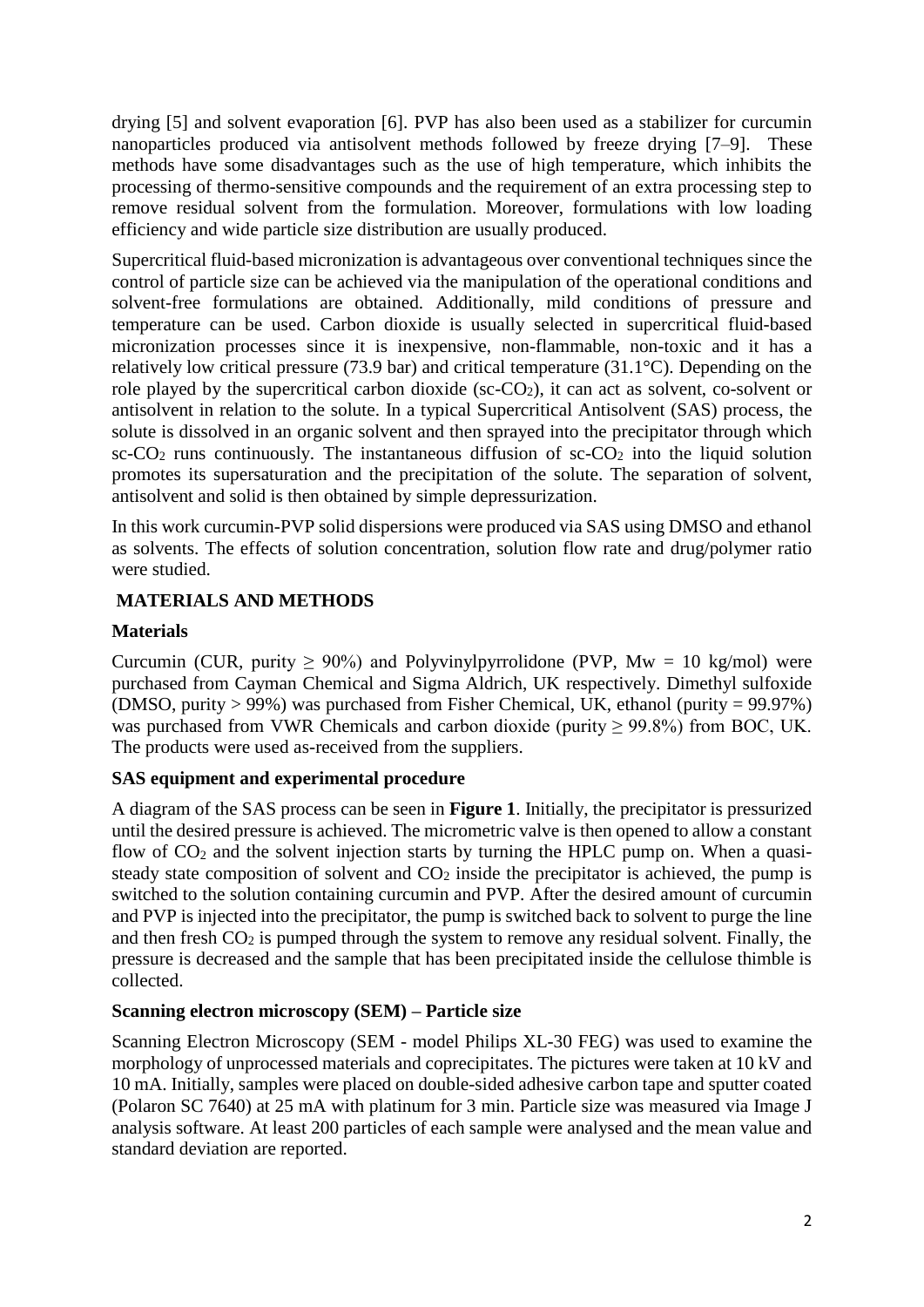

<span id="page-2-0"></span>**Figure 1.** SAS experimental setup. (HX – heat exchanger, MMV –micrometric valve, MPV – middle pressure vessel).

#### **RESULTS**

**[Figure 2](#page-2-1)** shows the morphology of unprocessed materials. While curcumin has a rod-like shape, PVP particles are collapsed spheres. For both compounds, it is possible to see that particle size distribution is very wide before processing.



**Figure 2.** a) unprocessed curcumin; b) unprocessed PVP.

<span id="page-2-1"></span>The use of SAS process for the coprecipitation of curcumin and PVP is proposed in order to obtain an amorphous formulation with improved dissolution properties. All the experiments were performed at 10 MPa,  $40^{\circ}$ C, with a CO<sub>2</sub> flow rate of  $40$ g/min to make sure the precipitation happens in the supercritical region of the mixture  $CO<sub>2</sub>$ -solvent. DMSO and ethanol were used as solvents. Solution flow rate (f), overall solution concentration (C) and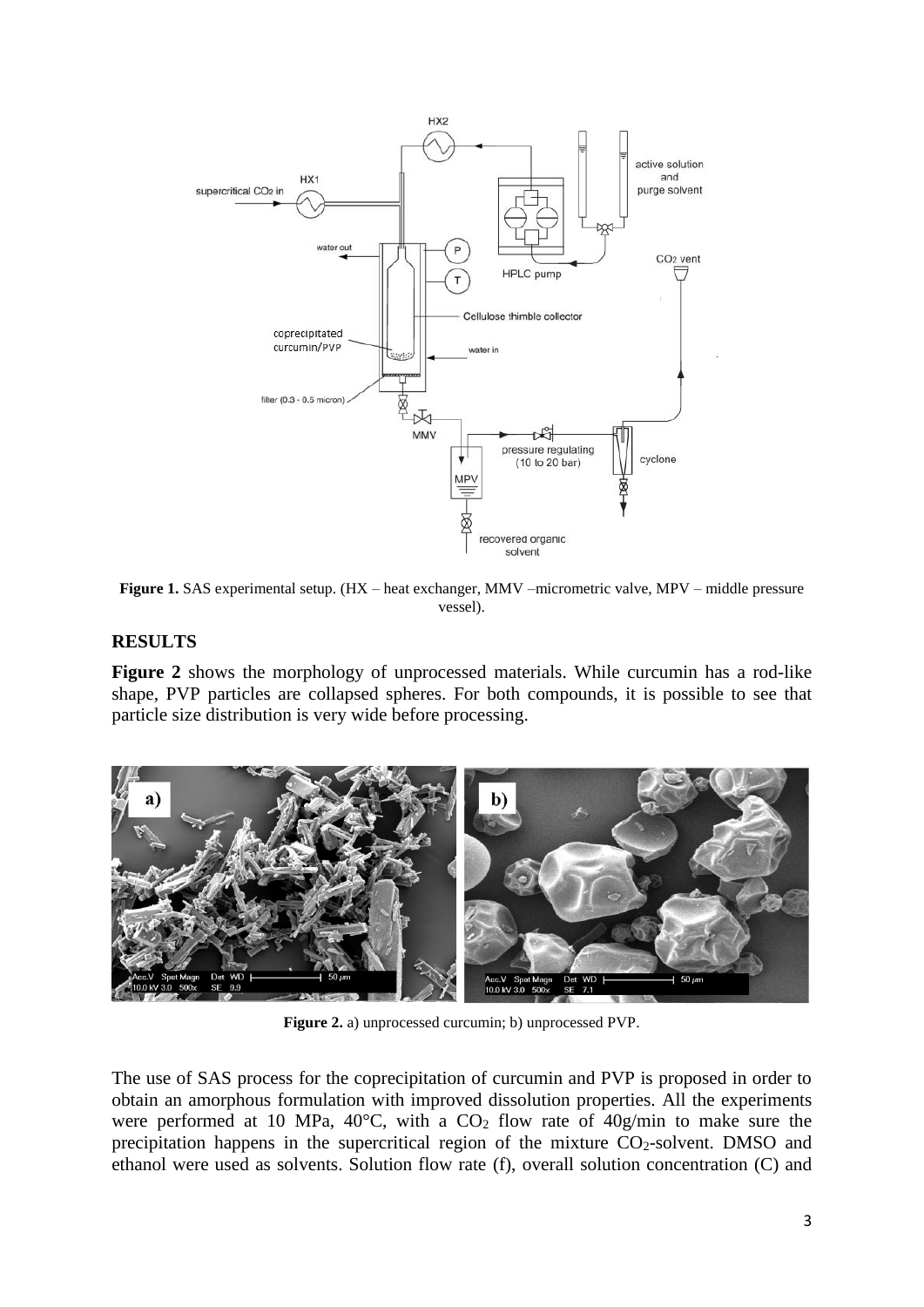drug/polymer mass ratio (R) were varied to analyse the effect on the particle size. **[Table 1](#page-3-0)** presents the experimental conditions used in each experiment and the results obtained.

| Exp. | $f$ (ml/min) | $C \left( \frac{mg}{ml} \right)$ | R   | solvent     | m. d.<br>(µm) | s. d.<br>$(\mu m)$ |
|------|--------------|----------------------------------|-----|-------------|---------------|--------------------|
| #1   | 0.3          | 20                               | 1:3 | <b>DMSO</b> | 0.402         | 0.186              |
| #2   | 0.3          | 10                               | 1:3 | <b>DMSO</b> | 0.324         | 0.163              |
| #3   | 0.3          | 20                               | 1:6 | <b>DMSO</b> | 0.395         | 0.207              |
| #4   | 0.6          | 20                               | 1:3 | <b>DMSO</b> | 0.408         | 0.183              |
| #5   | 0.3          | 10                               | 1:3 | Ethanol     | 0.269         | 0.114              |

<span id="page-3-0"></span>**Table 1.** Experimental conditions and results (f: solution flow rate; C: overall solution concentration; R: drug/polymer ratio; m.d.: mean diameter; s.d.: standard deviation).



<span id="page-3-1"></span>**Figure 3.** Curcumin/PVP coprecipitated from different conditions specified in **[Table 1](#page-3-0)**.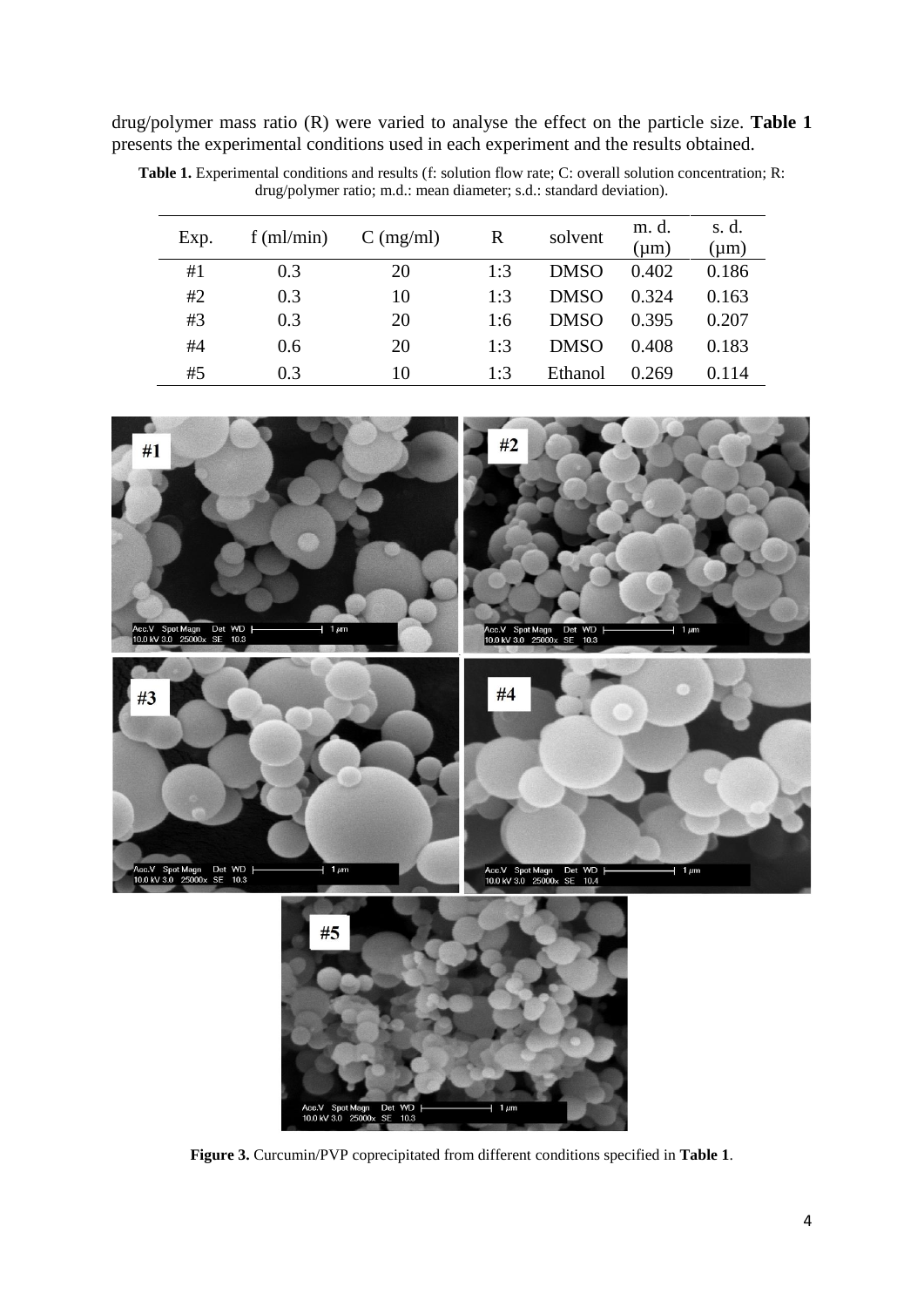# **Effect of solution concentration**

The effect of solution concentration was analysed by comparing experiment #1 performed at 20 mg/ml overall solution concentration and experiment #2 carried out at 10 mg/ml. In both experiments DMSO was used as the solvent, solution flow rate was 0.3 ml/min and 1:3 curcumin/PVP ratio. **[Figure 3](#page-3-1)** shows that spherical and well separated sub-microparticles were obtained in both experiments. The absence of the typical rod-like curcumin morphology suggests a successful coprecipitation. The decrease in solution concentration led to a decrease in the mean particle size from  $0.402 \text{ µm}$  to  $0.324 \text{ µm}$ .

# **Effect of drug/polymer ratio**

Curcumin/PVP mass ratio was decreased from 1:3 in experiment #1 to 1:6 in experiment #3. The overall solution concentration was kept at 20 mg/ml and the DMSO solution flow rate at 0.3 ml/min. By increasing the amount of polymer in the solution, there was a negligible decrease in particle size from  $0.402 \mu m$  to  $0.395 \mu m$ . Therefore, in the range of conditions tested, drug/polymer ratio has little impact on particle size. **[Figure 3](#page-3-1)** shows that particles kept the spherical and individualized morphology in experiment #3.

#### **Effect of solution flow rate**

The effect of solution flow rate was analysed for DMSO solutions at 20 mg/ml concentration and 1:3 drug/polymer ratio. In experiment #4 the flow rate of solution was increased to 0.6 ml/min to be compared with experiment #1 performed at 0.3 ml/min. Particle size increased slightly to 0.408 µm at higher flow rates and particle size distribution became narrower. The morphology obtained is still spherical and non-coalescing (**[Figure 3](#page-3-1)**).

#### **Effect of solvent**

Ethanol was used as solvent in experiment #5 and compared with experiment #2, both performed at 0.3 ml/min solution flow rate, 10 mg/ml solution concentration and 1:3 curcumin/PVP ratio. Particle size decreased significantly to 0.269 µm. As ethanol is less viscous than DMSO, probably the mechanism of solvent drying is faster, leading to the formation of smaller particles. The morphology of particles is reported in **[Figure 3](#page-3-1)**.

# **CONCLUSION**

Curcumin-PVP formulations were successfully produced and the effects of operational parameters were analysed. Experiments performed with DMSO showed similar particle size even at different concentrations, drug/polymer ratios and solution flow rates. On the other hand, the use of ethanol significantly decreased the particle size of the formulation. This indicates that the type of solvent plays a major role in the coprecipitation of curcumin-PVP via SAS. Further studies with different solvents and solvent mixtures will be conducted to understand if it is possible to tune particle size from the micrometric to the nanometric range. Release tests are going to be carried out to confirm the improvement in the dissolution properties of the coprecipitated formulation compared to raw curcumin.

# **ACKNOWLEDGEMENTS**

The authors would like to acknowledge the financial support from National Council for Scientific and Technological Development (CNPQ) through Science Without Borders Program.

# **REFERENCES**

[1] S.C. GUPTA, S. PATCHVA, B.B. AGGARWAL, Therapeutic Roles of Curcumin: Lessons Learned from Clinical Trials, Am. Assoc. Pharm. Sci. J, 15, 2013, 195–218.